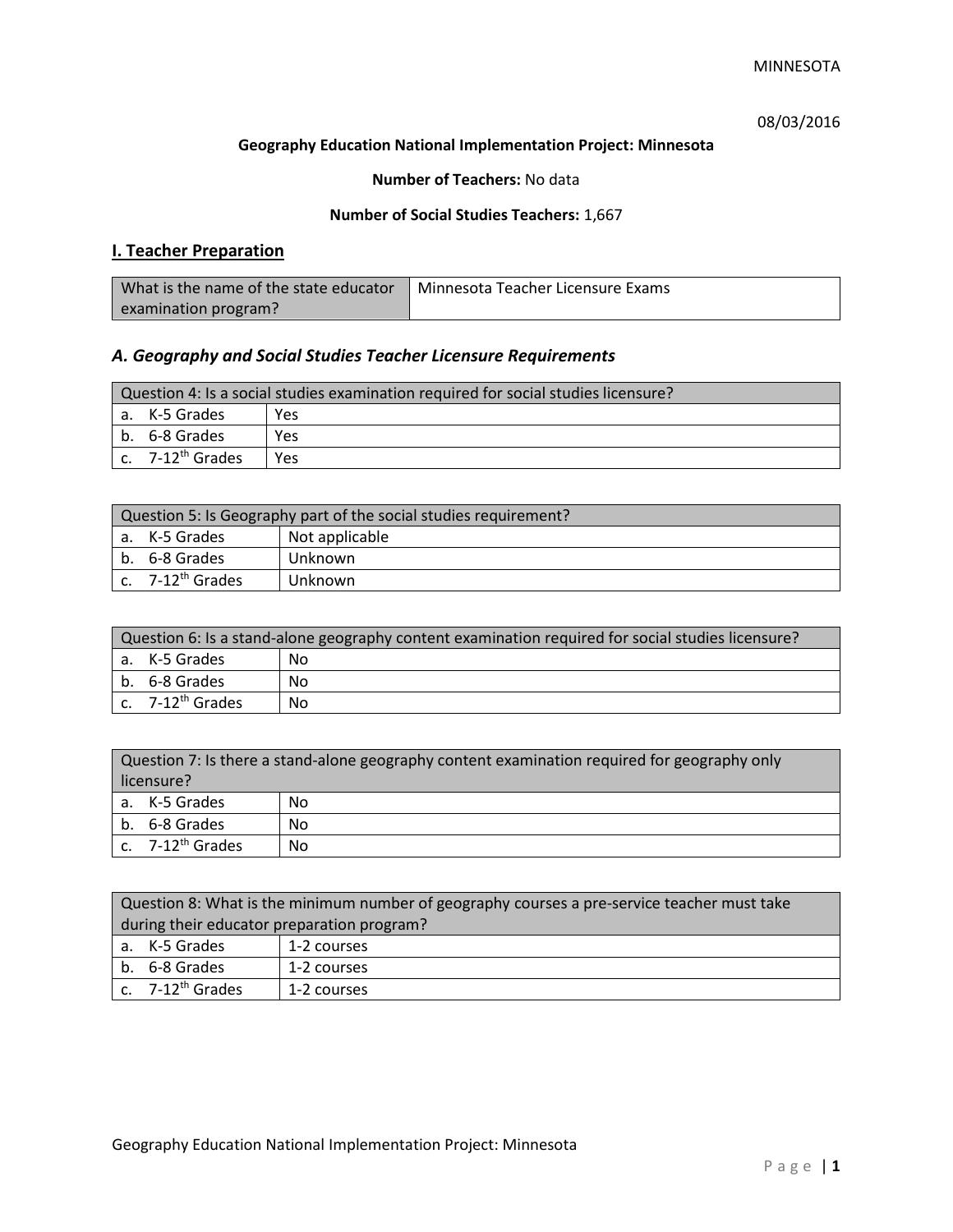| Question 9: Additional information about how | Most colleges in Minnesota do not offer     |
|----------------------------------------------|---------------------------------------------|
| teachers become certified in your state?     | geography courses. Social Studies teaching  |
|                                              | candidates may substitute other courses for |
|                                              | Geography in those cases.                   |

### *B. Professional Development*

| Question 10: Can in service teachers receive<br>certification credit for professional<br>development courses or programs in<br>geography? | Yes                                                                        |
|-------------------------------------------------------------------------------------------------------------------------------------------|----------------------------------------------------------------------------|
| Question 11: Does the state education<br>agency (SEA) provide professional<br>development in geography?                                   | Yes, but professional development is offered<br>independently from the SEA |

### **II. Curriculum**

| Question 15: What is the name of the state<br>standards?              | 2011 Minnesota K-12 Academic Standards in Social<br><b>Studies</b>              |
|-----------------------------------------------------------------------|---------------------------------------------------------------------------------|
| Question 16: How are the state standards<br>presented by grade level? | Individual                                                                      |
| Question 17: When were the standards last<br>revised?                 | 3-6 years                                                                       |
| Question 18: Are there plans for revision to<br>the state standards?  | Within 5 years                                                                  |
| Question 19: Is geography included in the<br>state standards?         | Yes                                                                             |
| Question 20: How are the geography<br>standards organized?            | Geography standards are organized by strand                                     |
| Question 21: What framework and/or<br>documents were used?            | Geography for Life (2013); Five Themes in<br>Geography; Other states' standards |

## **Question 22: What general topics are included?**

Population and Settlements; Spatial Thinking and/or Mental Maps; Movement of people, goods and/or ideas; Culture; Geopolitics; Places and/or regions; Human-environment interaction; Mapping (map projections, use of maps); Uses of geography and/or careers in geography; Learning about geospatial technologies; Using geospatial technologies

| Question 23: What is the total number of credit<br>hours required for high school graduation?                   | 21.5 credit hours |
|-----------------------------------------------------------------------------------------------------------------|-------------------|
| Question 24: What is the total number of social<br>studies credit hours required for high school<br>graduation? | 3.5 credit hours  |